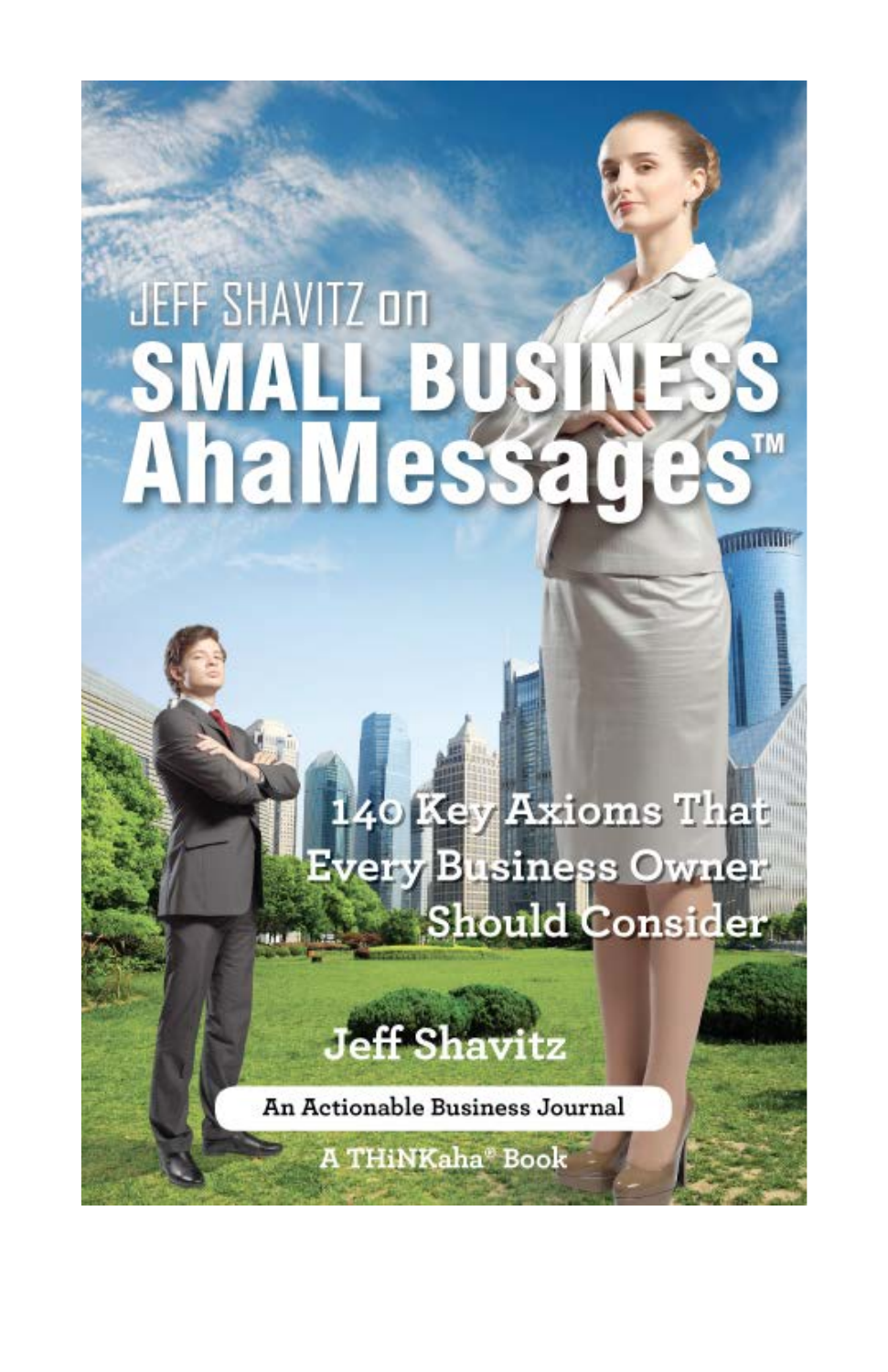#### Jeff Shavitz on Small Business AhaMessages

140 Key Axioms That Every Business Owner Should Consider

#### Book Excerpt

#### By Jeff Shavitz



#### An Actionable Business Journal

E-mail: [info@thinkaha.com](mailto:info@thinkaha.com) 20660 Stevens Creek Blvd., Suite 210 Cupertino, CA 95014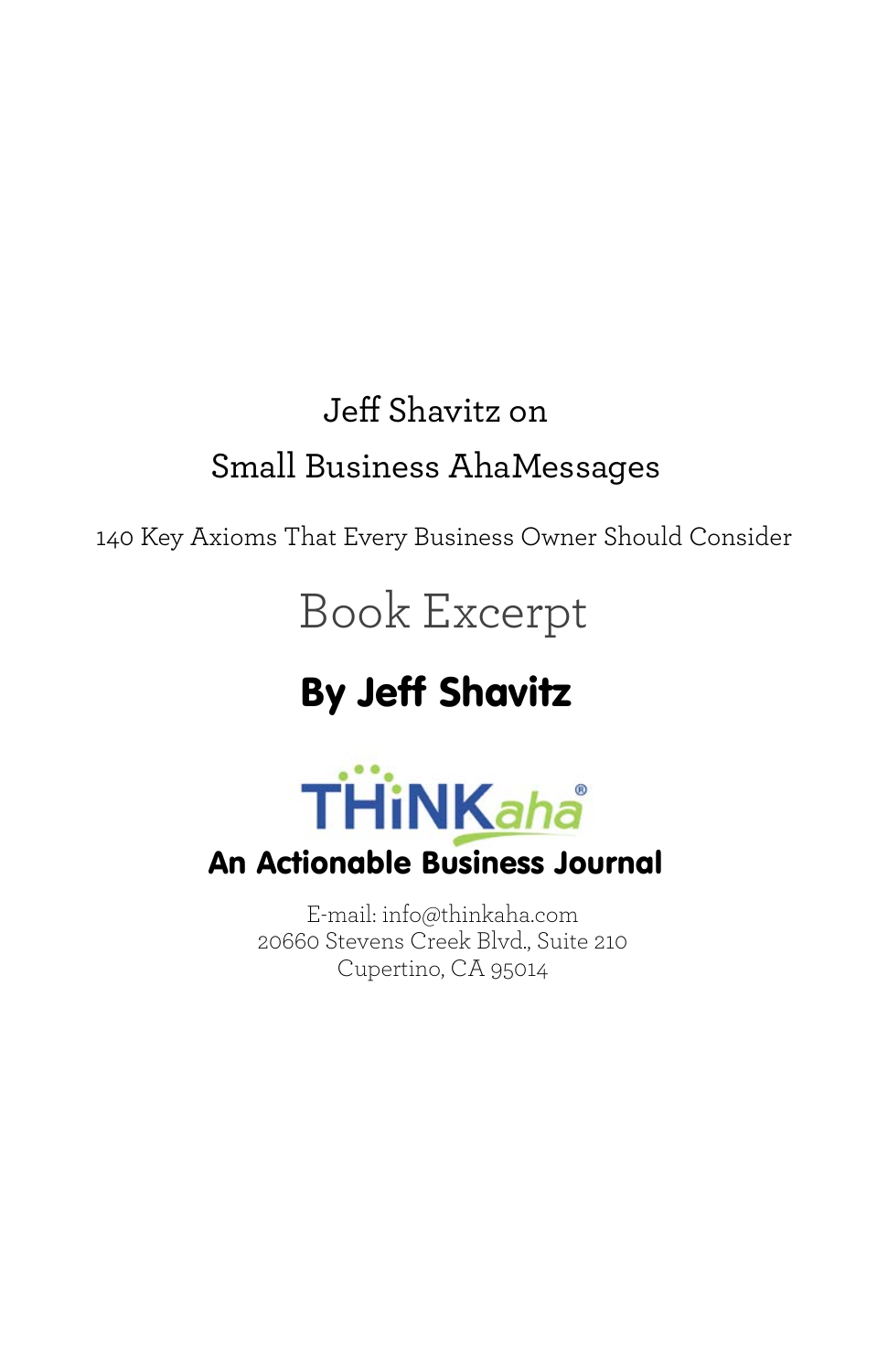#### 140 Key Axioms That Every Business Owner Should Consider

#### **BOOK EXCERPT Table of Contents**

Section II: How to Find Success in Small Business Section III: Today's Tricks of the Trade About the Author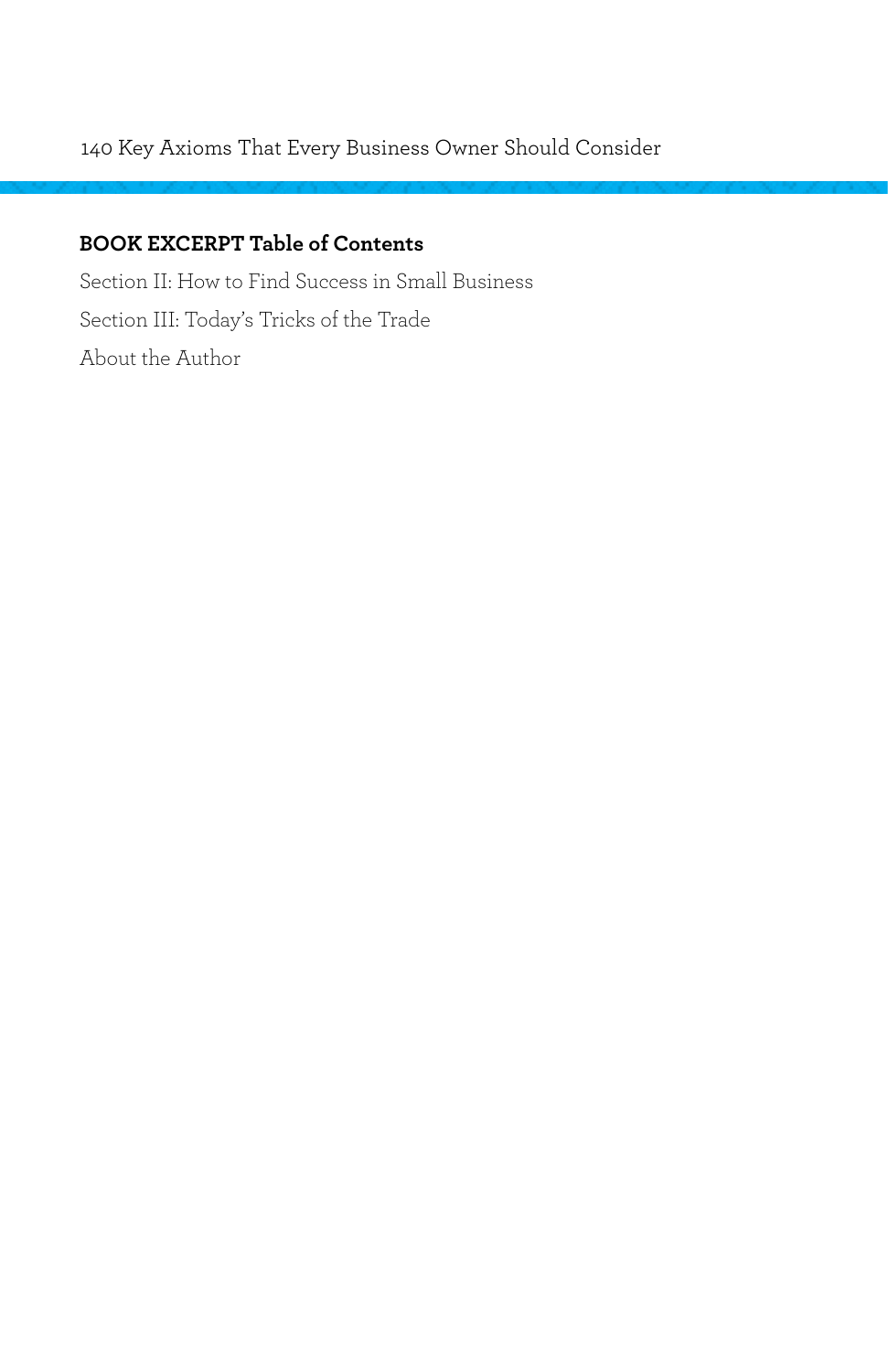### Contents

**This is the Table of Contents (TOC) from the book for your reference. The eBook TOC (below) differs in page count from the trade book TOC.**

| Section I<br>Why Make That Leap of Faith?           | 9   |
|-----------------------------------------------------|-----|
| Section II<br>How to Find Success in Small Business | 27  |
| Section III<br>Today's Tricks of the Trade          | 37  |
| Section IV<br>Why Time Is Gold                      | 57  |
| Section V<br>Work/Life Balance                      | 63  |
| Section VI<br>Notes to Self as the Business Owner   | 73  |
| About the Author                                    | 114 |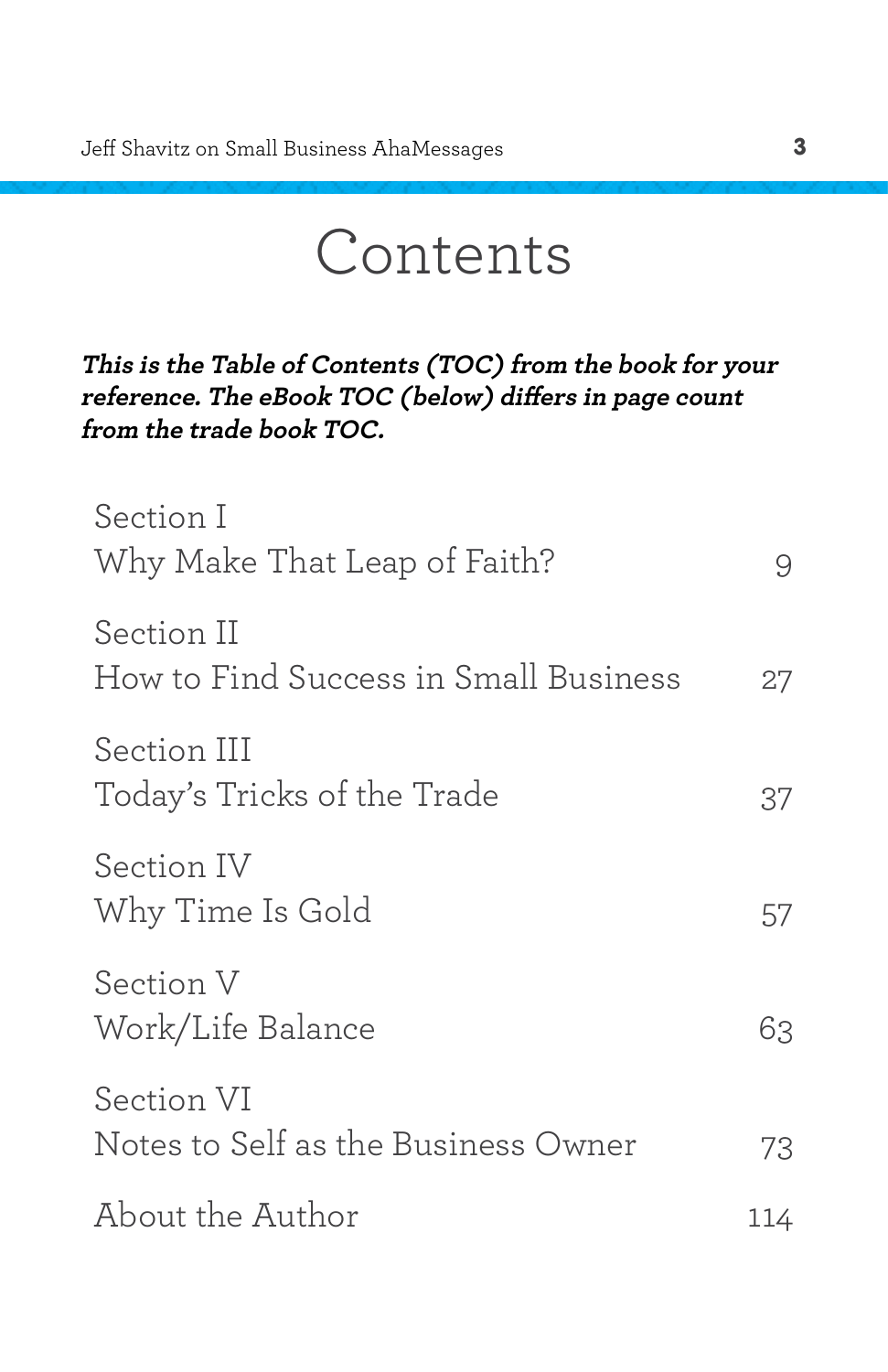#### Section II: How to Find Success in Small Business

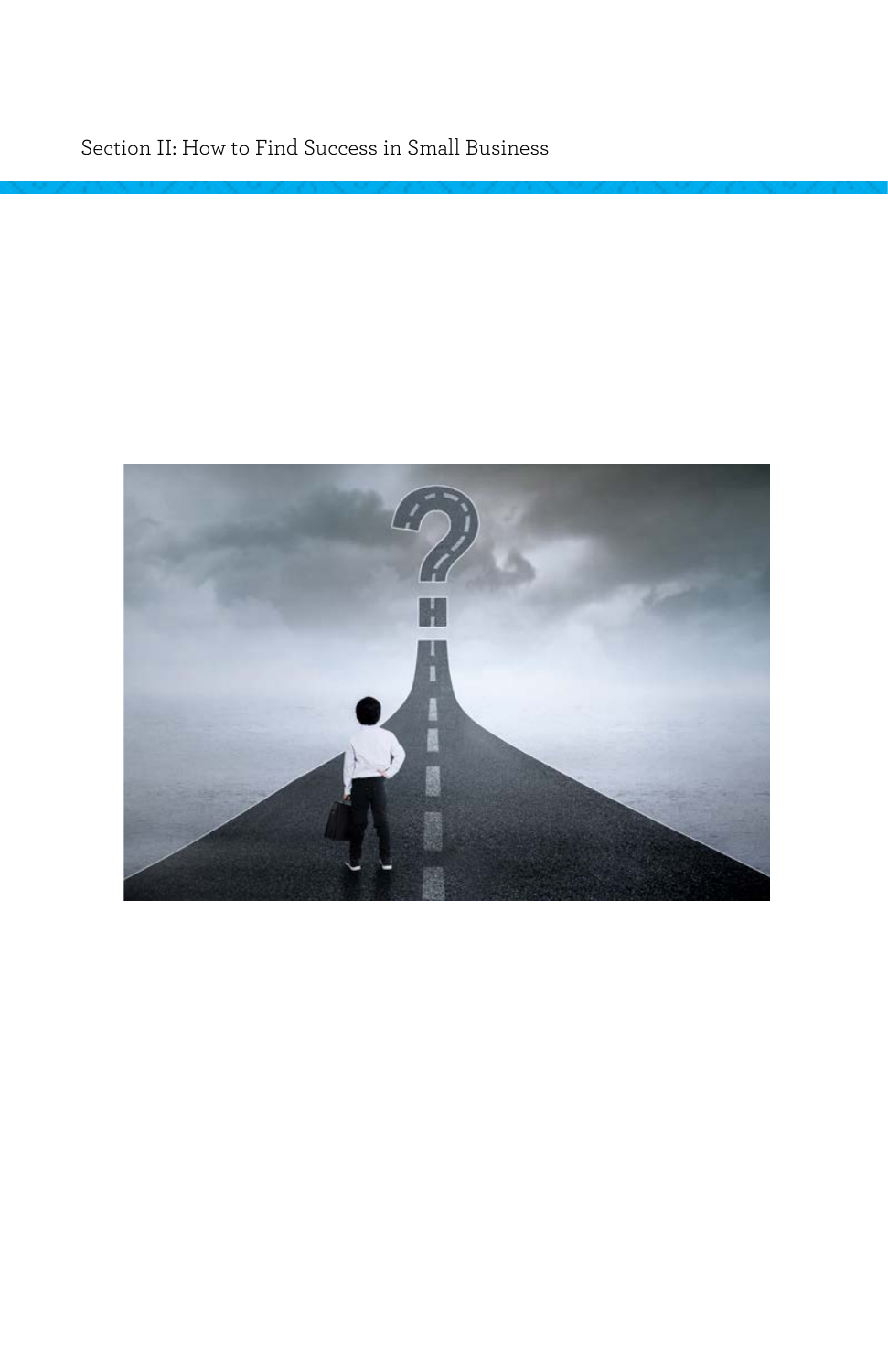

#### <span id="page-5-0"></span>How to Find Success in Small Business

After taking that leap, where to next? Here, you'll learn good practices to follow and mistakes to avoid to find success in your small business venture.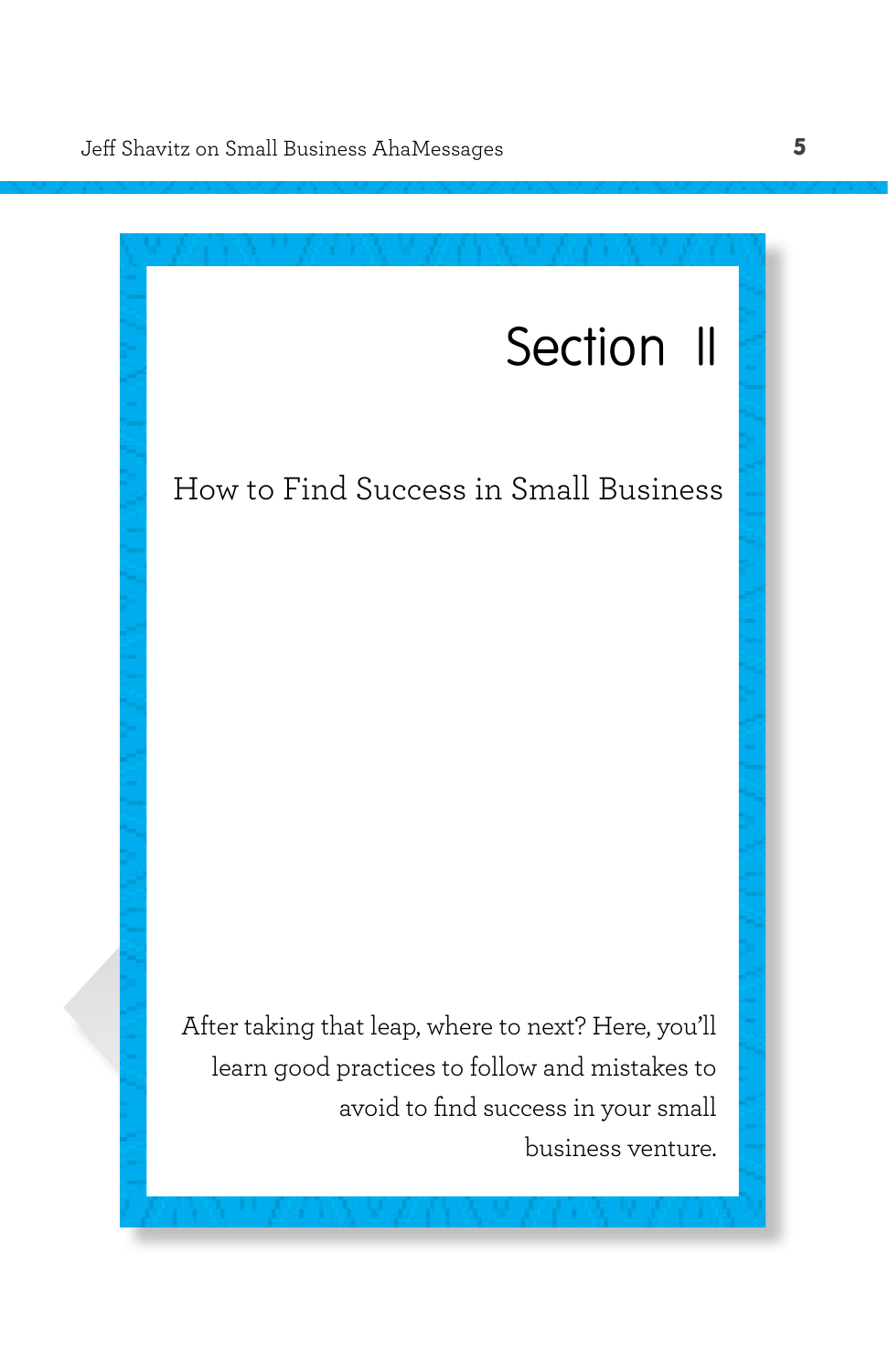Section II: How to Find Success in Small Business

## 28

What drives you for success? Is it only money? Be introspective and really understand your answer. @JeffShavitz

## 29

Know your numbers: Successful business people know every month how their company is doing (and it's not just a gut feeling). @JeffShavitz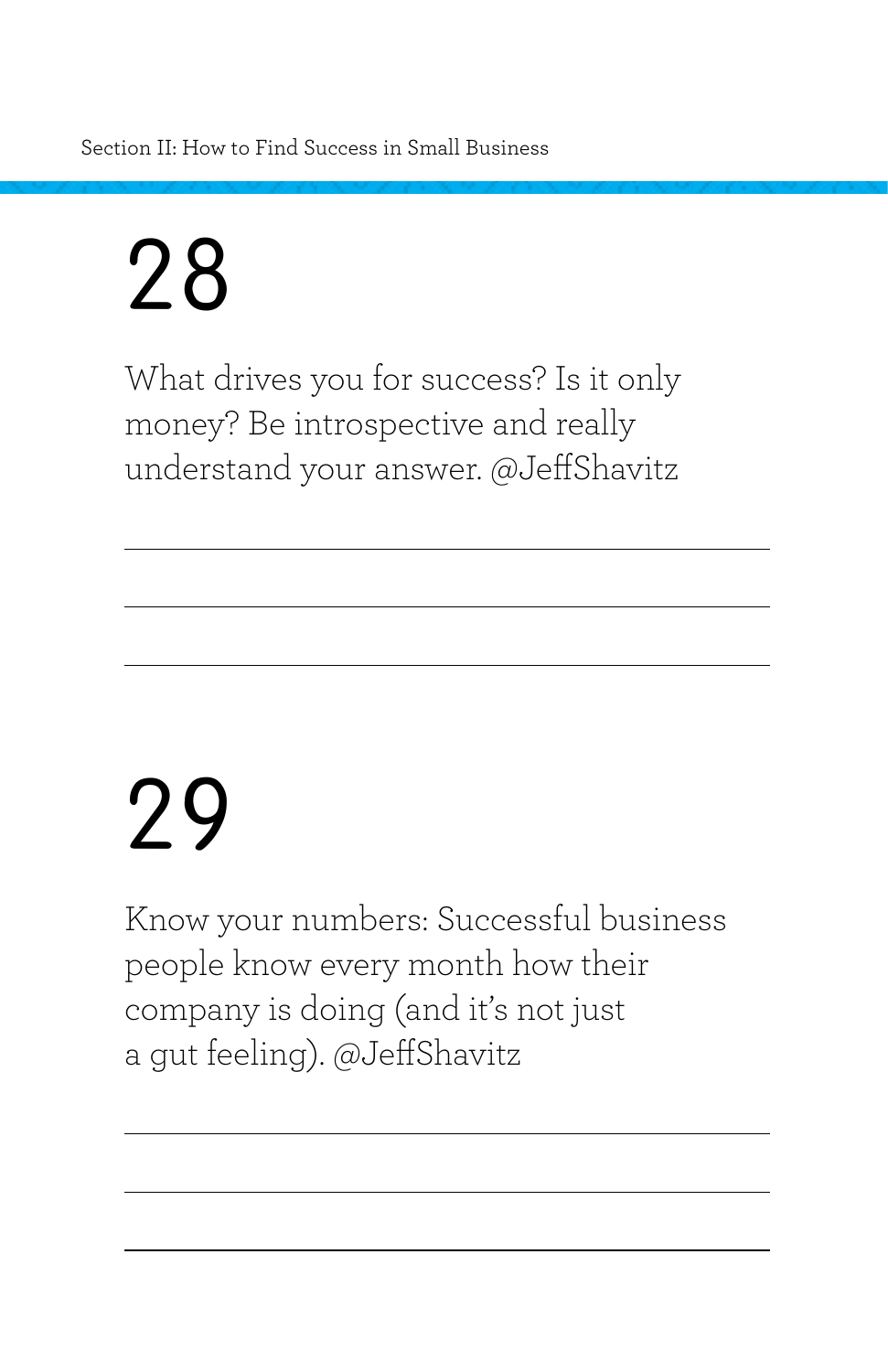# 30

Be patient - creating a successful company rarely happens overnight. Never is probably a better word to use. @JeffShavitz

# 31

Is your goal to amass lots of small accounts or a few big ones? I think you know the answer. @JeffShavitz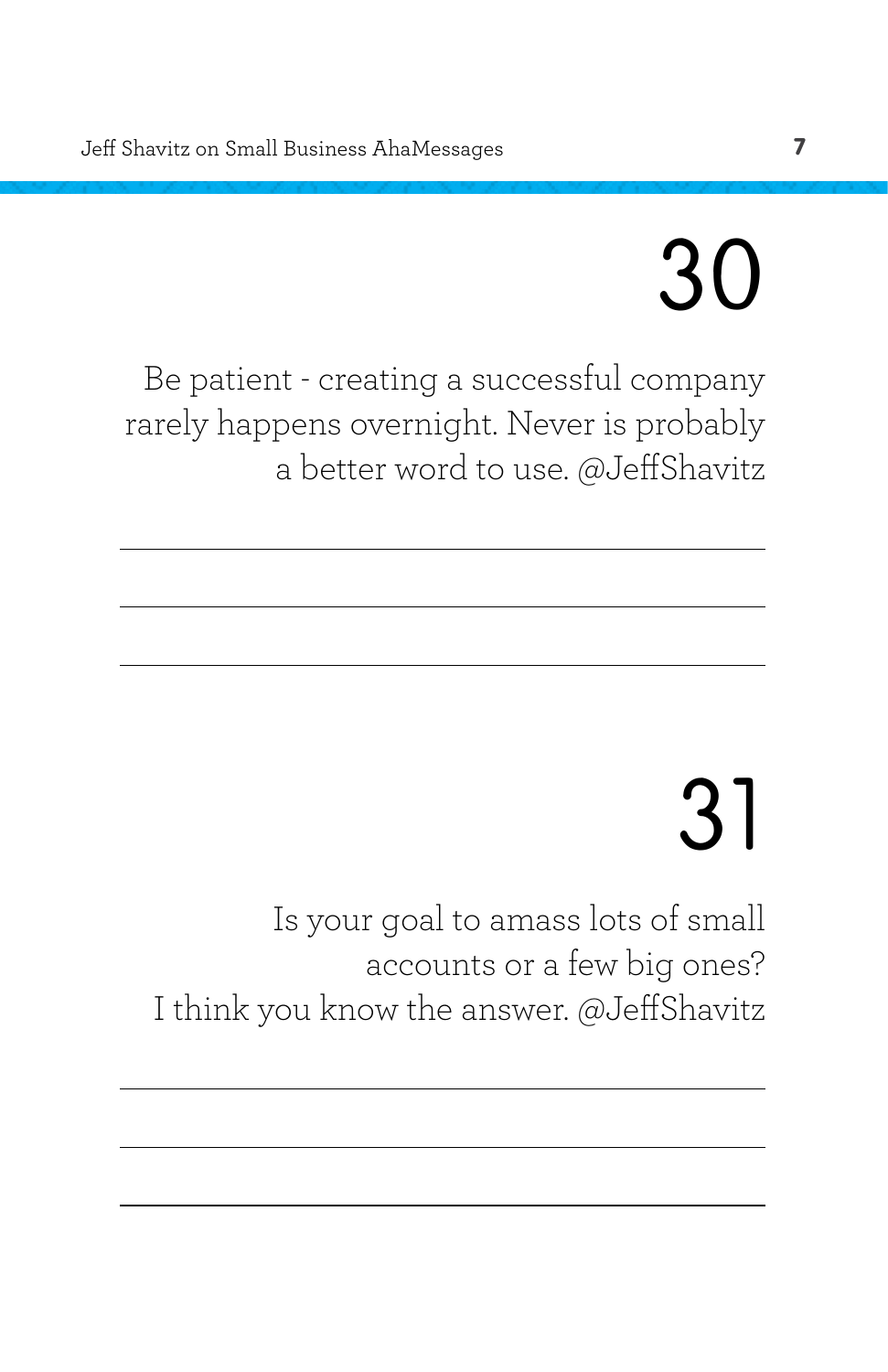Section II: How to Find Success in Small Business

### 34

Facts and numbers don't lie you can't make it up. @JeffShavitz

## 35

Why do you work so hard? There must be a reason. For me, it's "freedom." What's your answer? @JeffShavitz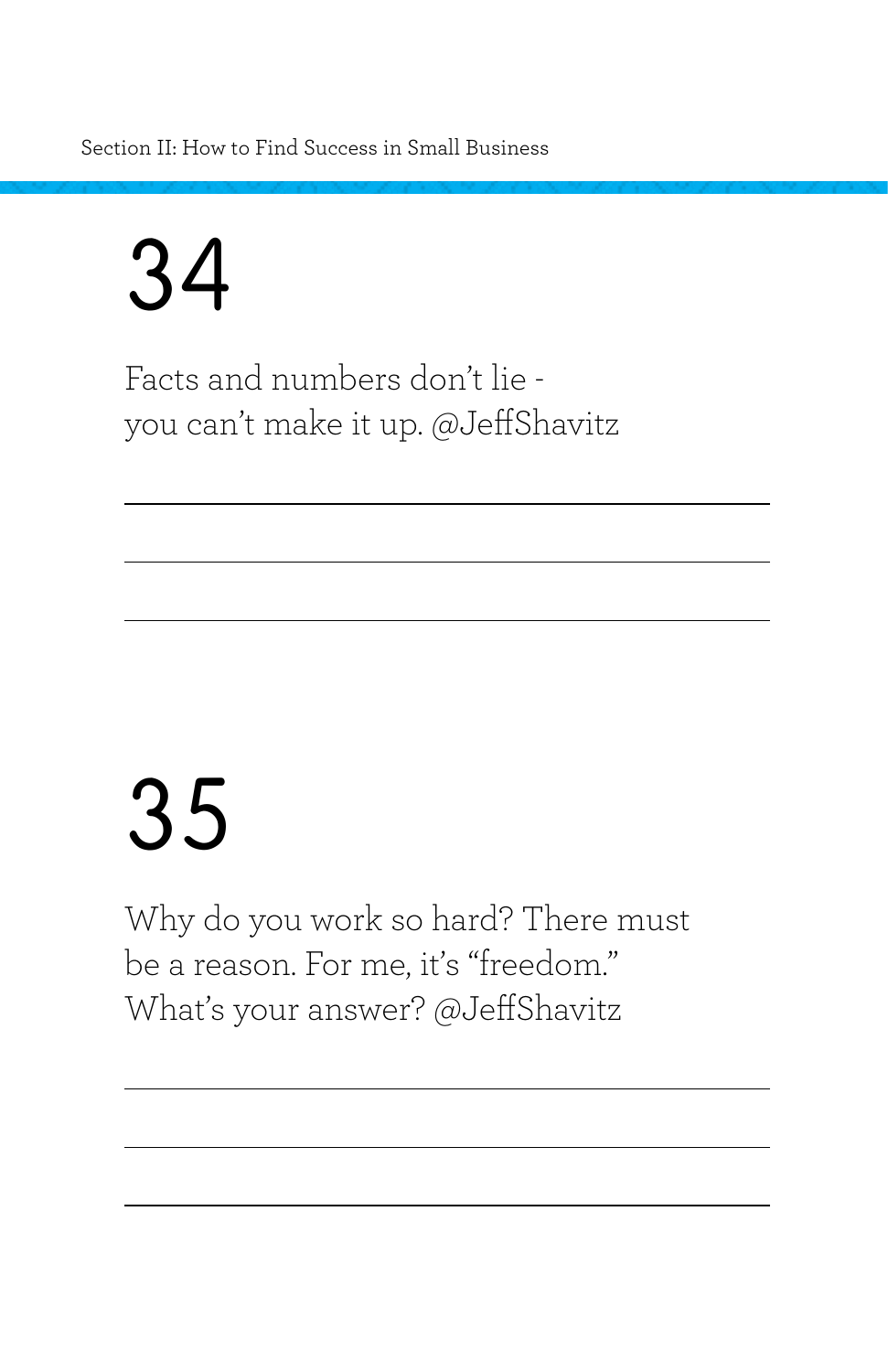Section III: Today's Tricks of the Trade

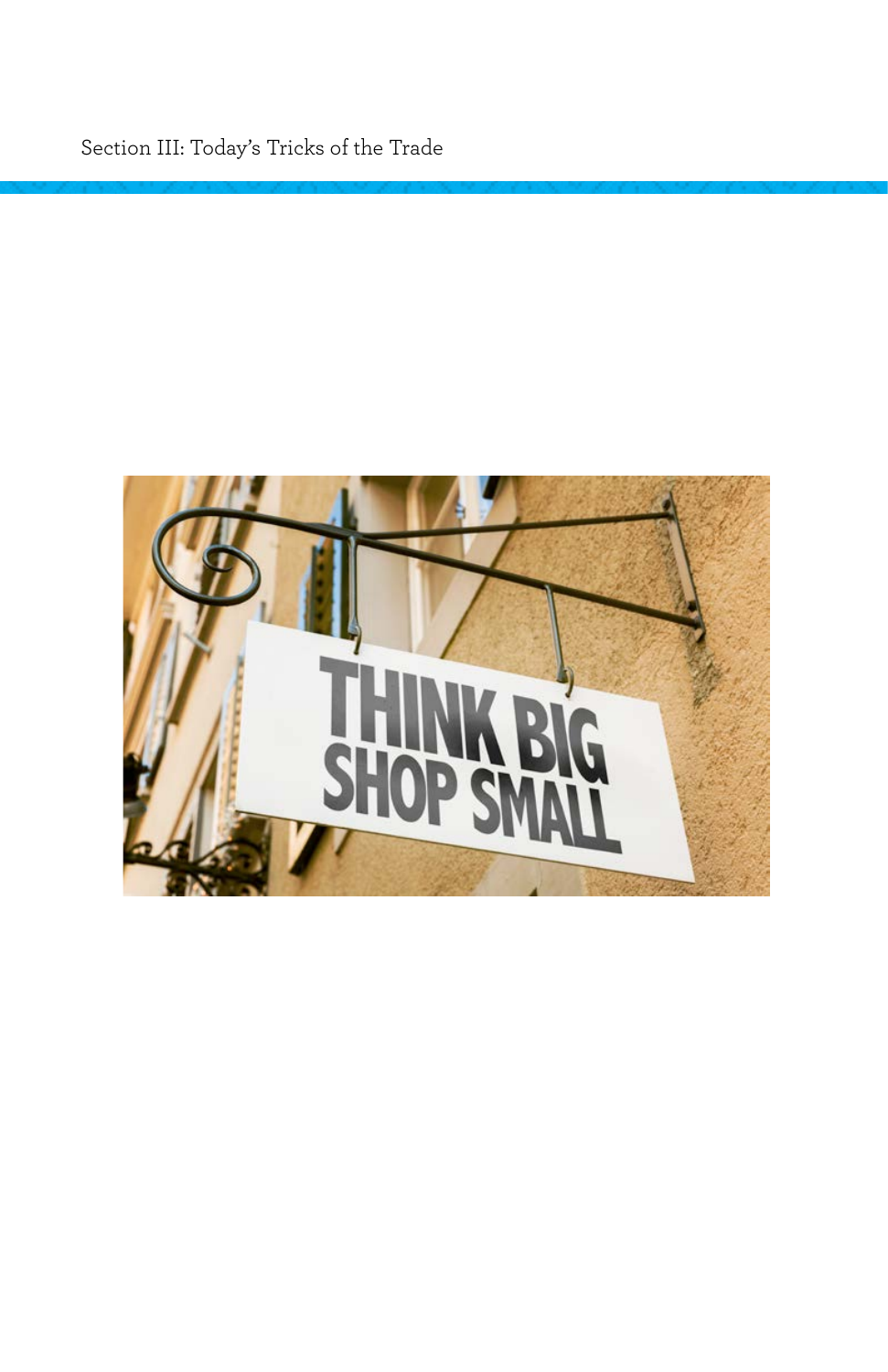#### Section III

#### <span id="page-10-0"></span>Today's Tricks of the Trade

In today's world, why is it that size doesn't matter? In this section, you'll be updated on the top trends in small business and the practical ways to win advocates and rake in revenues.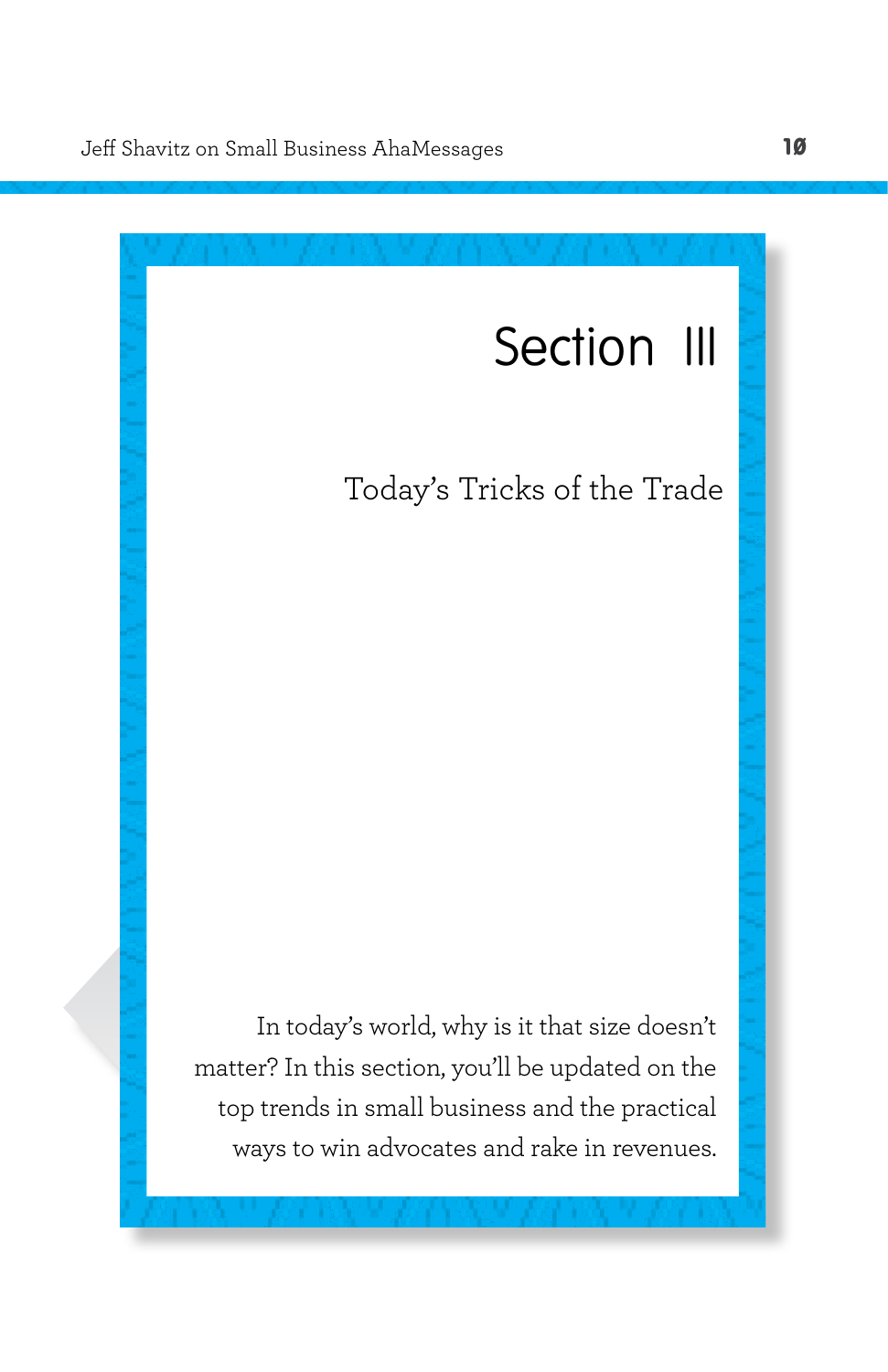### 43

Customers would rather buy a good product from an extraordinary company than an extraordinary product from a bad company. @JeffShavitz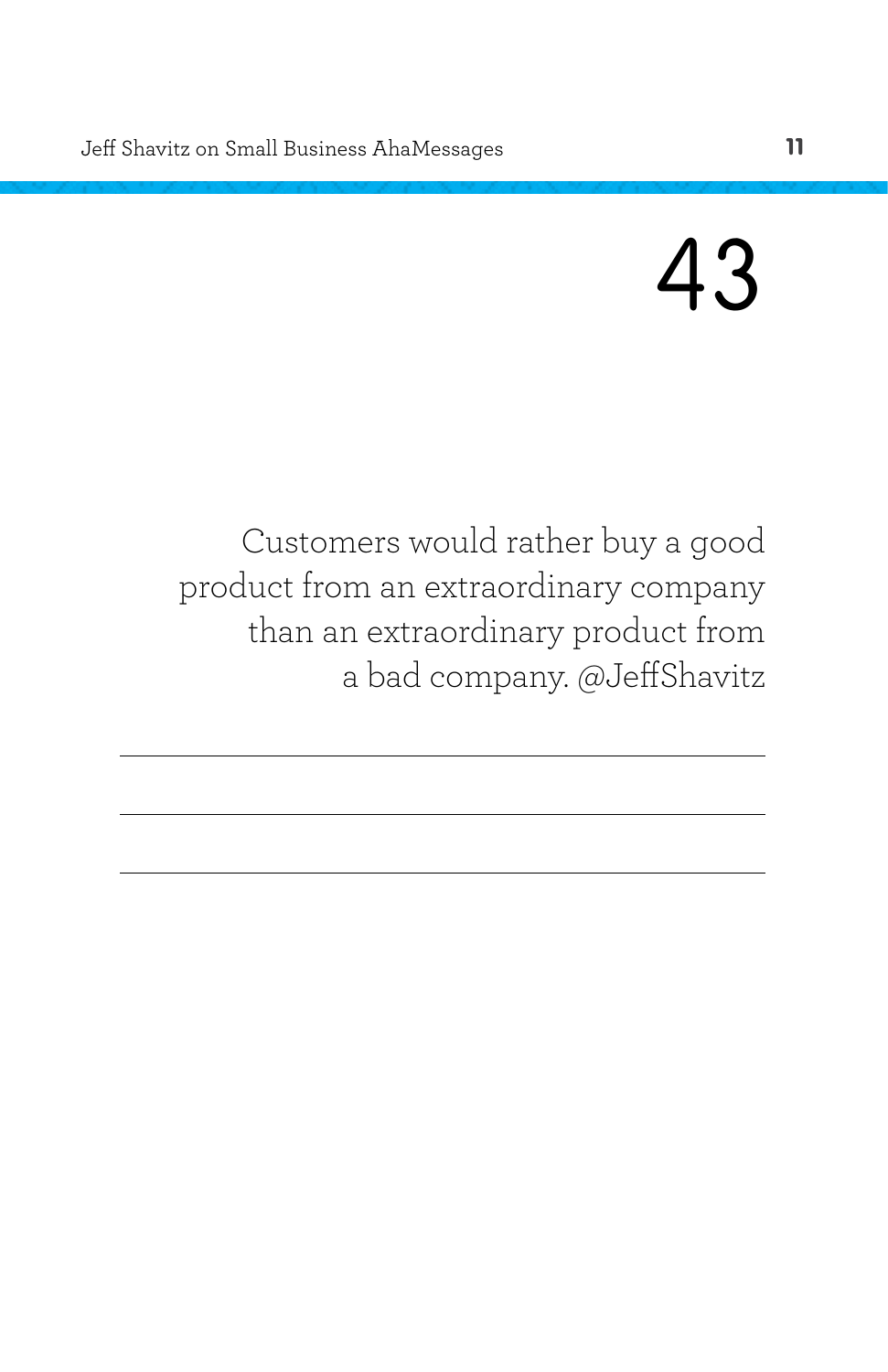Section III: Today's Tricks of the Trade

## 44

When was the last time you "wasted" some money on a new business marketing project? I call it "investing." @JeffShavitz

## 45

As a business owner, do you understand your credit card fees? There are lots of "hidden fees" to understand. @JeffShavitz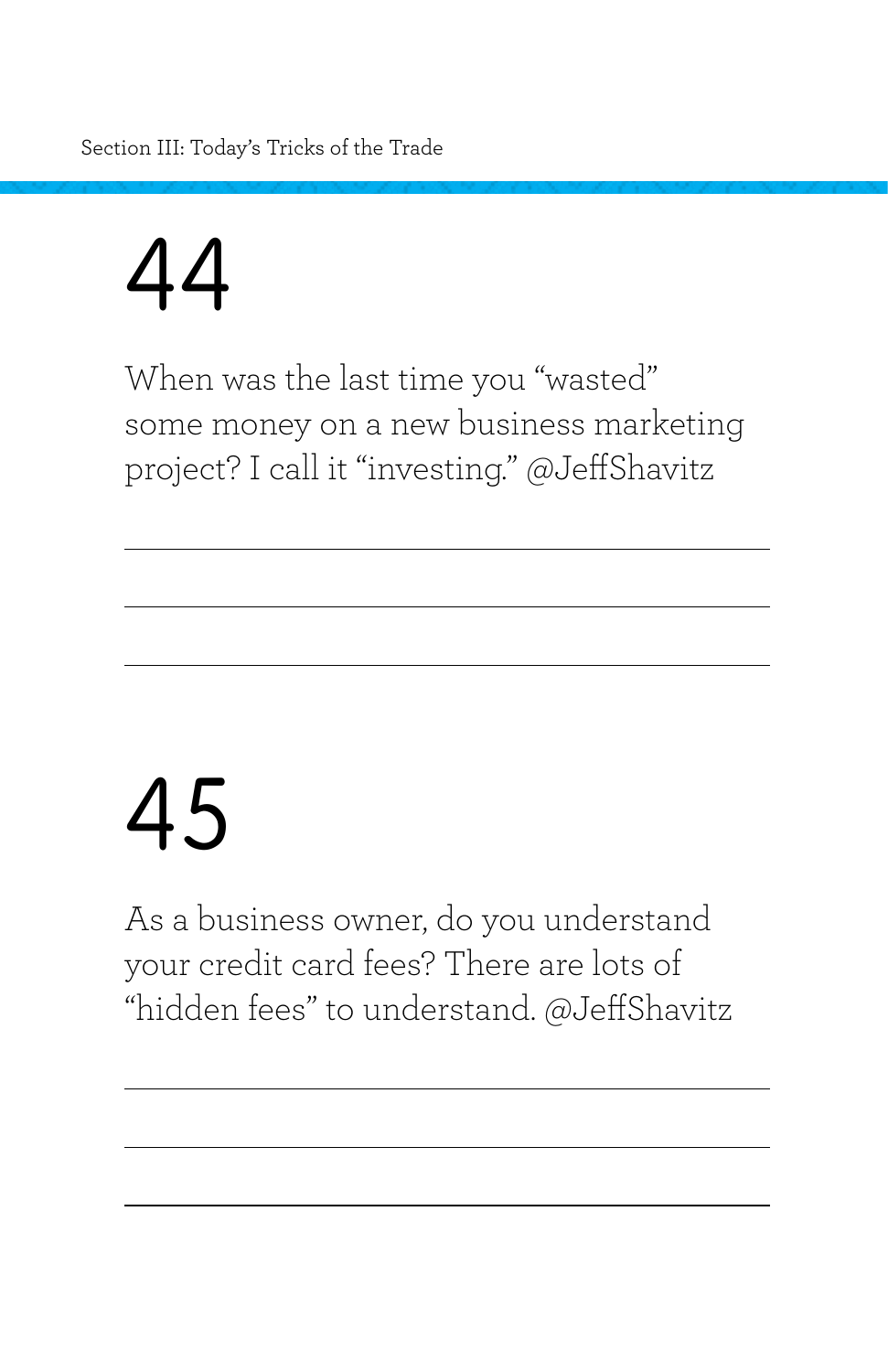Section III: Today's Tricks of the Trade

# 50

When did you last quantify the results of your last marketing campaign? Was it a gut reaction that "worked" or "didn't work"? @JeffShavitz

# 51

Networking & Networking: Most people do it all wrong. Study your "ROT" (Return on Time) vs. your ROI (Return on Investment). @JeffShavitz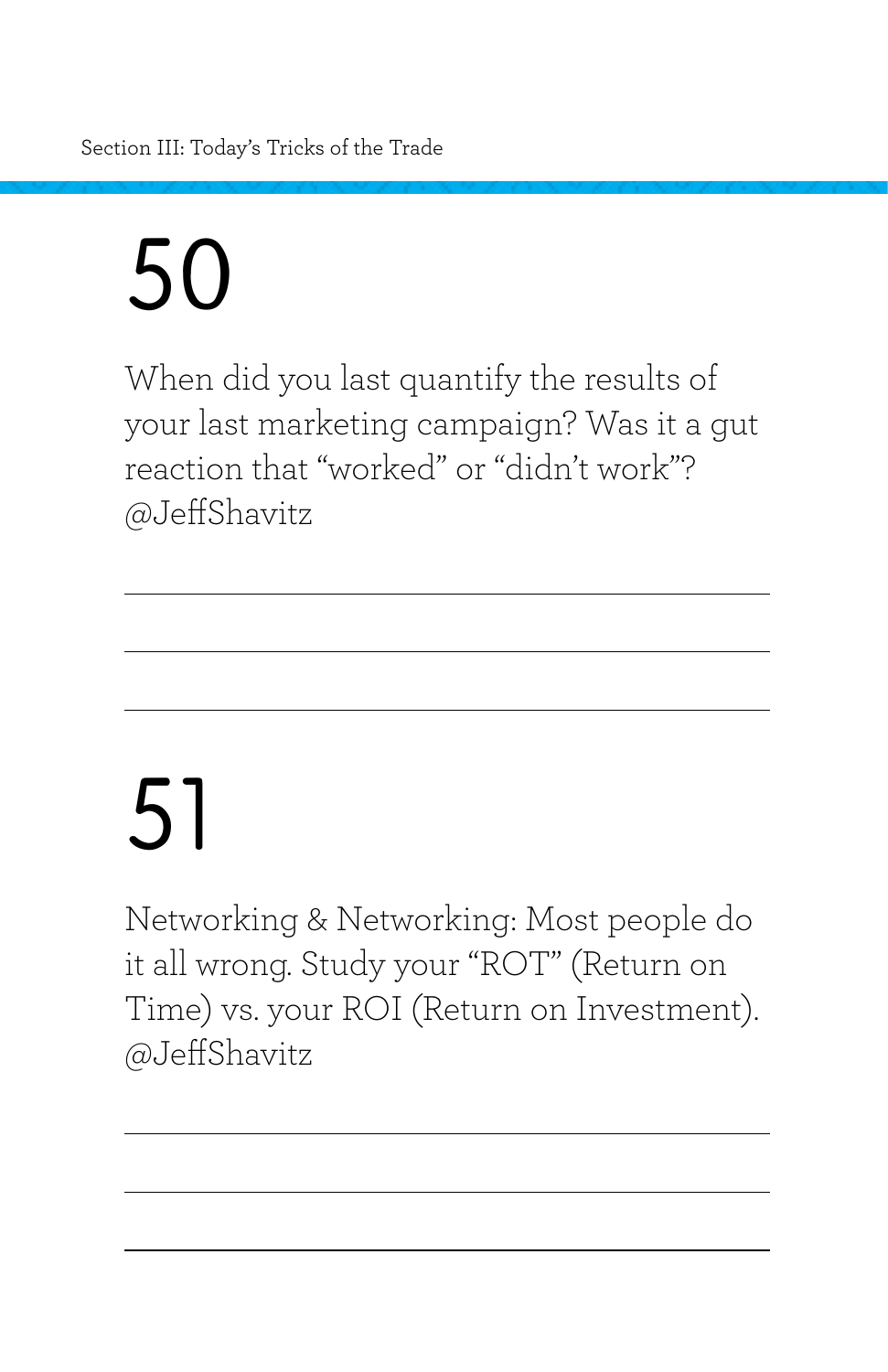#### What Are Your Ahas?

Thanks for reading Jeff Shavitz on Small Business AhaMessages!

Got any "AhaMessages" that would fit with this book?

We'd love for you to share them!

Tweet us **@happyabout** and/or **@JeffShavitz**, and tag it with **#smallbiz**.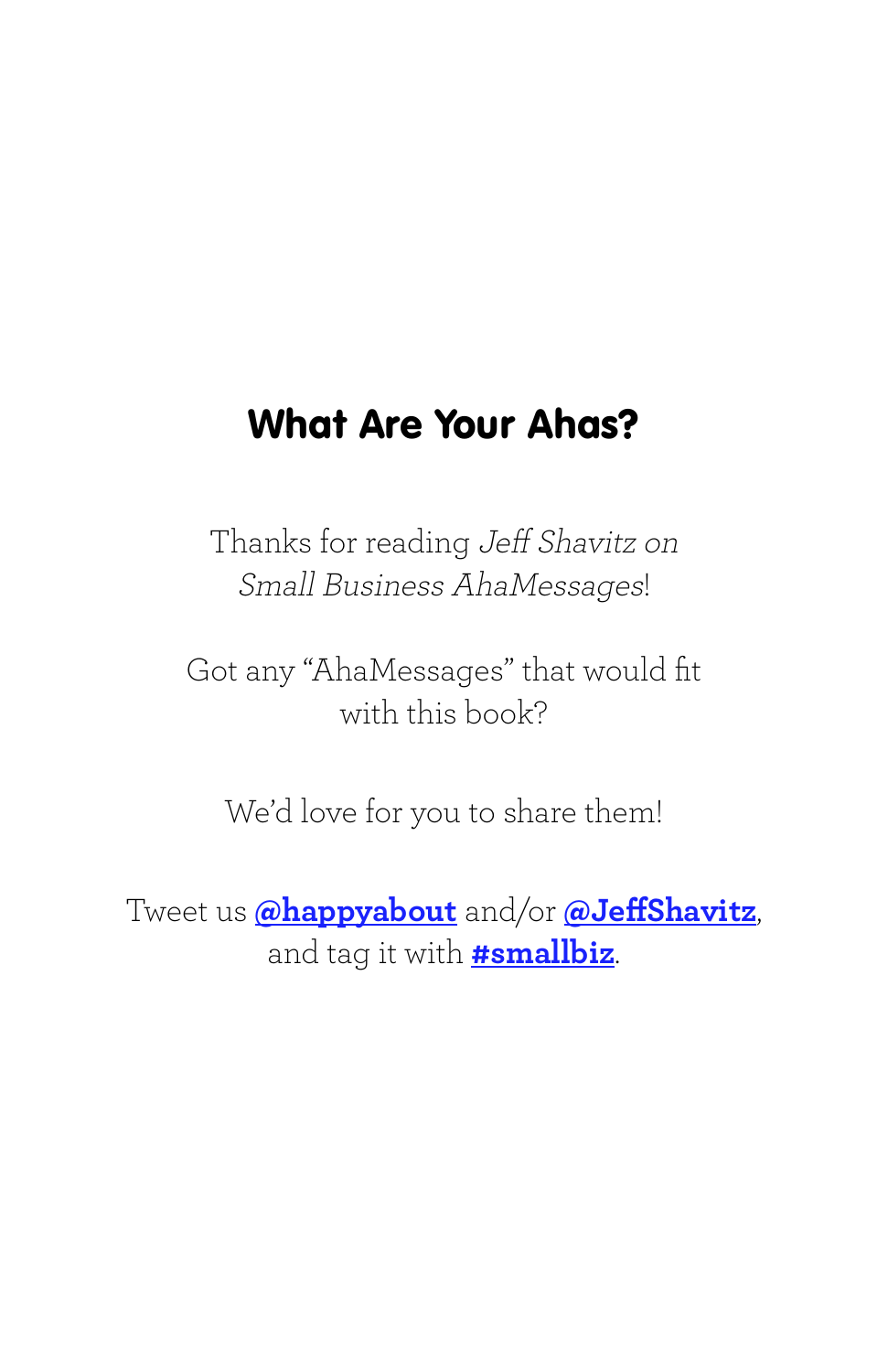### <span id="page-15-0"></span>About the Author



**Jeff Shavitz** is a successful entrepreneur. He worked as an investment banker at Lehman Brothers in the Corporate Finance/Mergers and Acquisitions Group, specializing in transactions ranging from \$250MM–\$500MM. With an offer in hand to attend graduate school to earn his MBA and continue his climb up the corporate ladder, Jeff consciously decided to leave this fast-paced, well-paying position to start up a one-person business. Friends said, "What is he thinking?"

A passion for creating "a life of his own" was the driving force in determining Jeff's business future. Out of his New York apartment, while still working on Wall Street, he created "Spectoculars," a branded paper-folding binocular that received an NFL license in 1991. At Super Bowl XXX, 250,000 pairs were distributed.

Fast-forward several years and Jeff cofounded Charge Card Systems Inc., a national credit card processing company that helps merchants with their processing requirements, including the acceptance of Visa, MasterCard, American Express, and Discover. The company grew to more than 700 sales agents throughout the country with three regional offices. In 2012, Jeff and his partners sold the business to Card Connect, owned by private equity firm FTV Capital. The purchase was the company's largest acquisition to date.

The culmination of Jeff's past experiences with the small and mid-size business owners is TrafficJamming LLC [\(www.trafficjamming.com\)](www.trafficjamming.com), a membership association for business owners and entrepreneurs. All businesses want more traffic—in essence, traffic means sales. TrafficJamming provides its members with a destination website filled with information, technology tools, and insights to help grow your business. TrafficJamming is not a buying club or traditional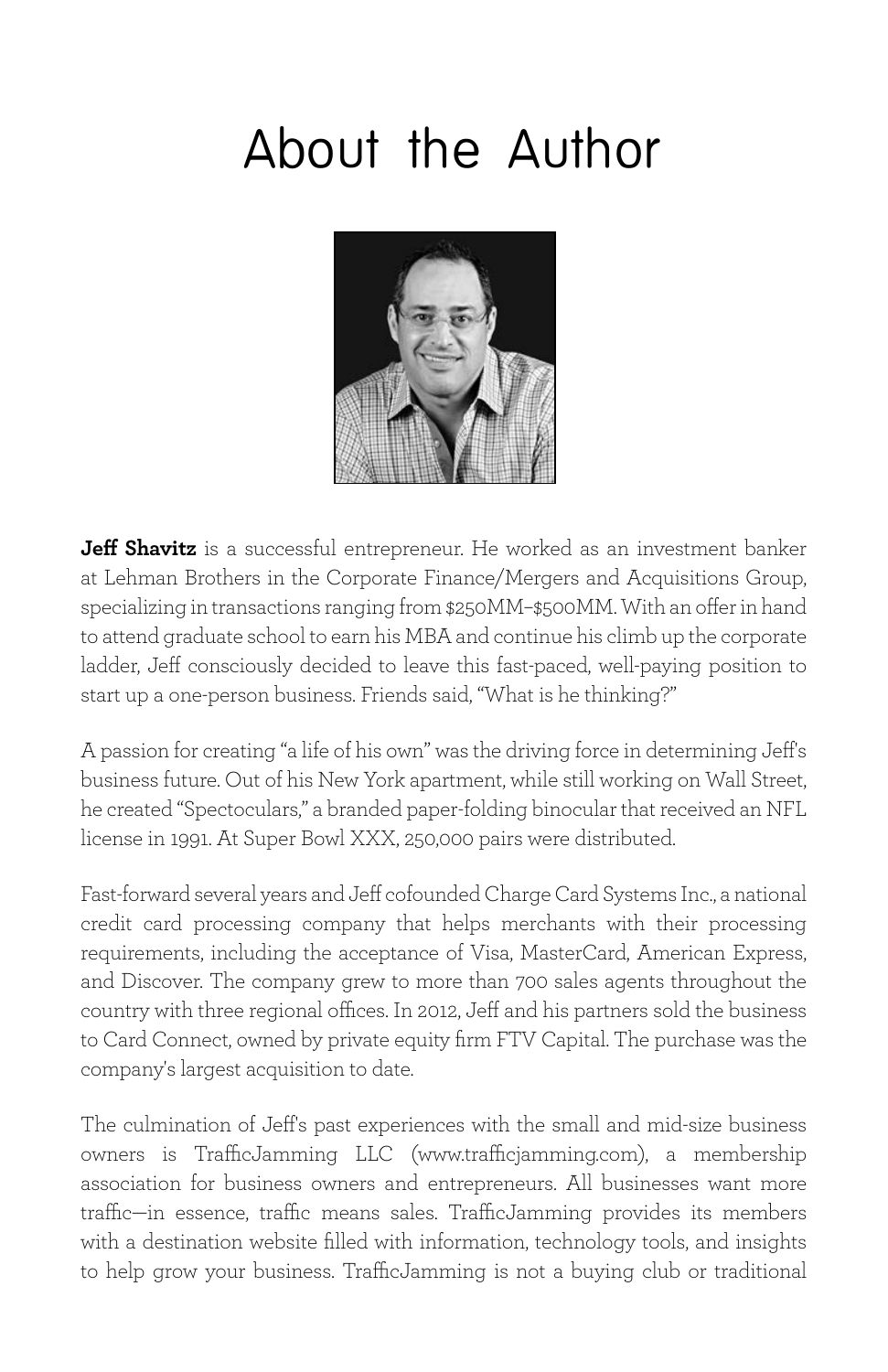business group, but rather, a modern organization to help executives realize their professional dreams. Among its many services, TrafficJamming provides proven and cutting-edge technology solutions to help build awareness of our members' products and services—with the ultimate goal of building a loyal tribe of clients.

In addition to Jeff Shavitz on Small Business AhaMessages™, Jeff has also published the following books:

– Size Doesn't Matter, which hit #1 on the Amazon new releases in Entrepreneurship. In this book, Jeff details his personal and professional experiences, observations, challenges, and rewards in operating small businesses.

– Jeff Shavitz on The Power of Residual Income, a collection of 140 AhaMessages which educates business owners on the power of residual and recurring income versus transactional income; and,

– Jeff Shavitz on Networking, a collection of 140 AhaMessages that discusses the most effective ways to nurture business relationships. Jeff has developed a philosophy that networking involves "Return on Time" (ROT) — using time properly to develop trusted and authentic relationships to help grow your company.

Jeff received his Bachelor of Arts degree in Economics from Tufts University and spent one semester at the London School of Economics, specializing in finance. He is very active in numerous charitable and civic community organizations and business groups, including Young Presidents' Organization.

He is married and has two daughters, a son, and two dogs. Besides being with family, enjoying good health, and living to see worldwide peace, Jeff's selfish goal is to play the 100 top golf courses in the United States.

To learn more about the author, visit <www.JeffShavitz.com> or contact him at [jeff@trafficjamming.com](mailto:jeff@trafficjamming.com) or 800-878-4100.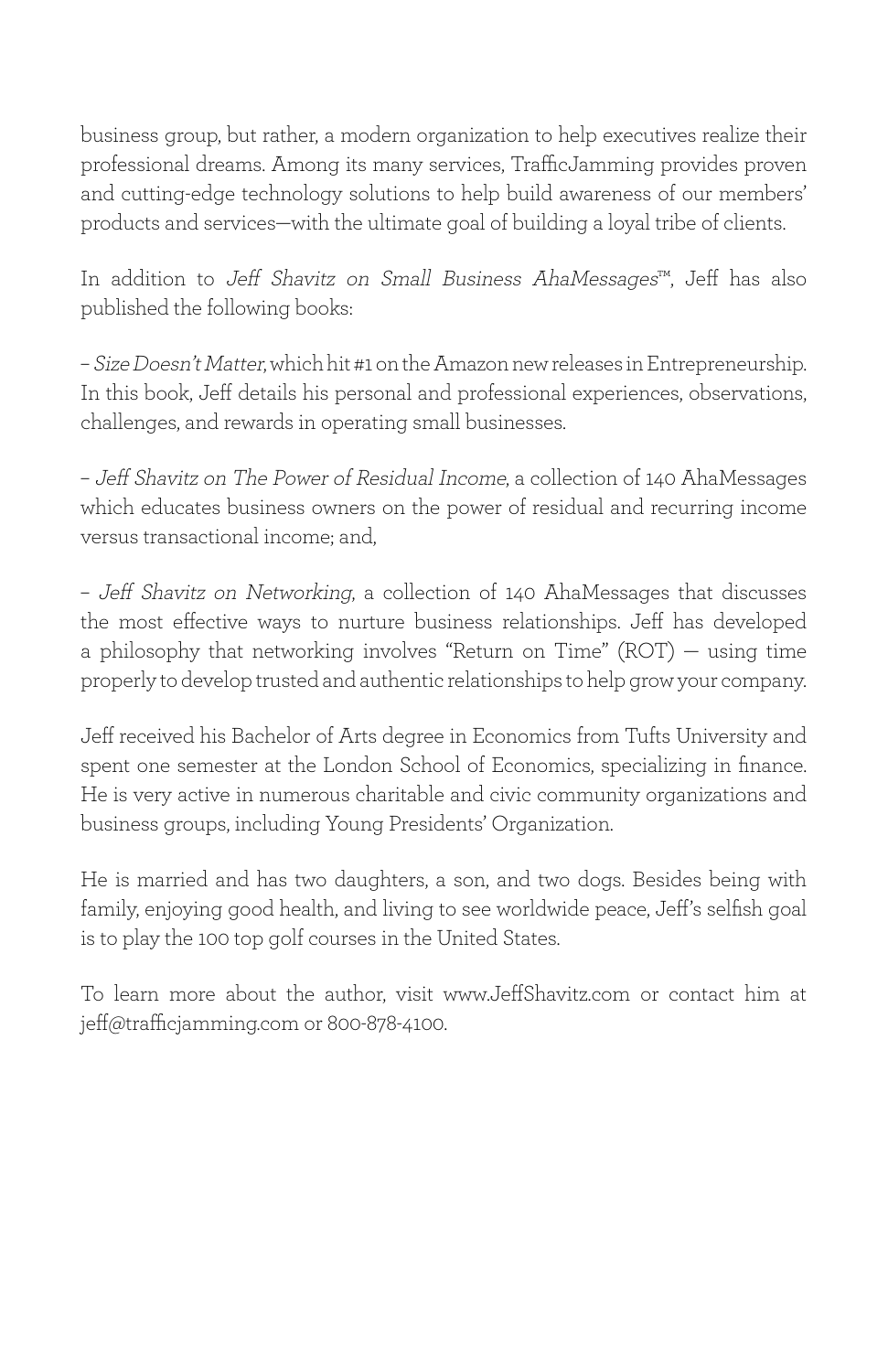

The Aha Amplifier™ is the only thought leadership platform with a built in marketplace making it easy to share curated content from like-minded thought leaders. There are over 25k diverse AhaMessages™ from thought leaders from around the world.

The Aha Amplifier makes it easy to create, organize and share your own thought leadership AhaMessages in digestible, bite-sized morsels. Users are able to democratize thought leadership in their organizations by: 1) Making it easy for any advocate to share existing content with their Twitter, Facebook, LinkedIn & Google+ networks. 2) Allowing internal experts to create their own thought leadership content, and 3) Encouraging the expert's advocates to share that content on their networks.

The experience of many authors is that they have been able to create their social media enabled AhaBooks™ of 140 AhaMessages in less than a day.

> Sign up for a free account at **<http://www.AhaAmplifier.com>** today!

Please pick up a copy of this book in the Aha Amplifier and share each AhaMessage socially at **<http://aha.pub/smallbiz>**.